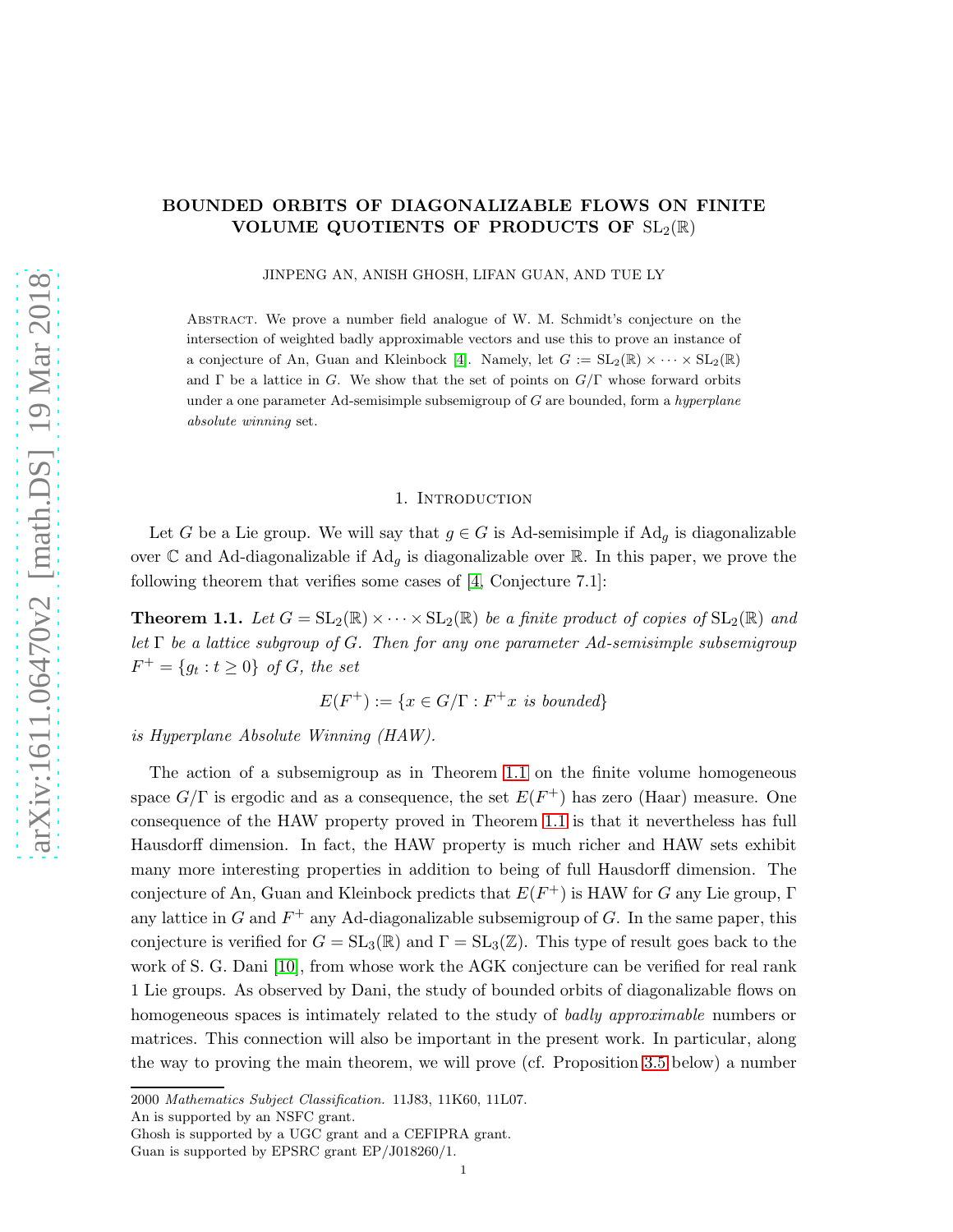field analogue of W. M. Schmidt's [\[23\]](#page-14-1) celebrated conjecture on intersections of weighted badly approximable vectors. We believe this result to be of independent interest.

Following Dani's influential paper, there have been significant advances both in the understanding of bounded orbits of diagonalizable flows on homogeneous spaces, as well as in the study of badly approximable numbers and vectors. On the homogeneous side, we mention the conjectures of Margulis, resolved by Kleinbock and Margulis [\[15\]](#page-14-2), the work of Kleinbock [\[13\]](#page-14-3), Kleinbock-Weiss [\[16,](#page-14-4) [17\]](#page-14-5) and An-Guan-Kleinbock [\[4\]](#page-13-0). On the number theoretic side, we mention conjectures of W. M. Schmidt, resolved by Badziahin, Pollington and Velani [\[5\]](#page-14-6) and their subsequent strengthening in different contexts, by An [\[1,](#page-13-1) [2\]](#page-13-2), Beresnevich [\[6\]](#page-14-7) and An, Beresnevich and Velani [\[3\]](#page-13-3). We refer the reader to these works for the history of the problems as well as a more comprehensive list of results and references. Pertinent to the present work is the paper [\[11\]](#page-14-8) of Einsiedler, Ghosh and Lytle where some special cases of Theorem [1.1](#page-0-0) were established, namely the cases

(1) 
$$
G = SL_2(\mathbb{R}) \times \cdots \times SL_2(\mathbb{R}), \Gamma = SL_2(\mathcal{O}_K)
$$
 and  $\{F^+ = g_t : t \ge 0\}$  where  

$$
g_t := \left( \begin{pmatrix} e^t & 0 \\ 0 & e^{-t} \end{pmatrix}, \dots, \begin{pmatrix} e^t & 0 \\ 0 & e^{-t} \end{pmatrix} \right).
$$

In [\[11\]](#page-14-8),  $E(F^+)$  was shown to be winning for Schmidt's game. In fact, a more general result, involving points in  $C^1$  curves whose forward orbits are bounded, was proved. In [\[14\]](#page-14-9), it was subsequently shown that the set  $E(F^+)$  is winning for a stronger version of Schmidt's game.

(2) In [\[11\]](#page-14-8), the case of K a real quadratic field,  $G = SL_2(\mathbb{R}) \times SL_2(\mathbb{R})$ ,  $\Gamma = SL_2(\mathcal{O}_K)$ and  $\{F^+ = g_t : t \geq 0\}$  where

$$
g_t := \left( \begin{pmatrix} e^{r_{\sigma_1}t} & 0 \\ 0 & e^{-r_{\sigma_1}t} \end{pmatrix}, \begin{pmatrix} e^{r_{\sigma_2}t} & 0 \\ 0 & e^{-r_{\sigma_2}t} \end{pmatrix} \right)
$$

was also considered. Here  $r_{\sigma_i} \geq 0$  and  $r_{\sigma_1} + r_{\sigma_2} = 1$ .

In §[2](#page-2-0) we record preliminaries on the hyperplane absolute game and the hyperplane potential game. These are variants of the classical game introduced by W. M. Schmidt [\[21\]](#page-14-10). The subsequent two sections are devoted to the proof of a special case of Theorem [1.1,](#page-0-0) namely when  $\Gamma = SL_2(\mathcal{O}_K)$  where K is a totally real field of degree d over  $\mathbb{Q}, \mathcal{O}_K$  is its ring of integers and  $\Gamma$  is a lattice in  $G = SL_2(\mathbb{R}) \times \cdots \times SL_2(\mathbb{R})$  via the Galois embedding. This particular case of our theorem is connected to Diophantine approximation of vectors in  $\mathbb{R}^d$ by rationals in the number field  $K$ . Indeed, this case is the generalisation of the result of [\[11\]](#page-14-8) in (2) above. This case forms the bulk of our paper and is intimately connected to the number field analogue of Schmidt's conjecture mentioned above. We use a transference ("the Dani correspondence") to relate this case to the HAW property of certain vectors badly approximable by rationals in  $K$  and prove this latter property. Finally we use the structure theory of Lie groups and Margulis arithmeticity theorem to conclude the proof of Theorem [1.1.](#page-0-0) We conclude the introduction with some remarks: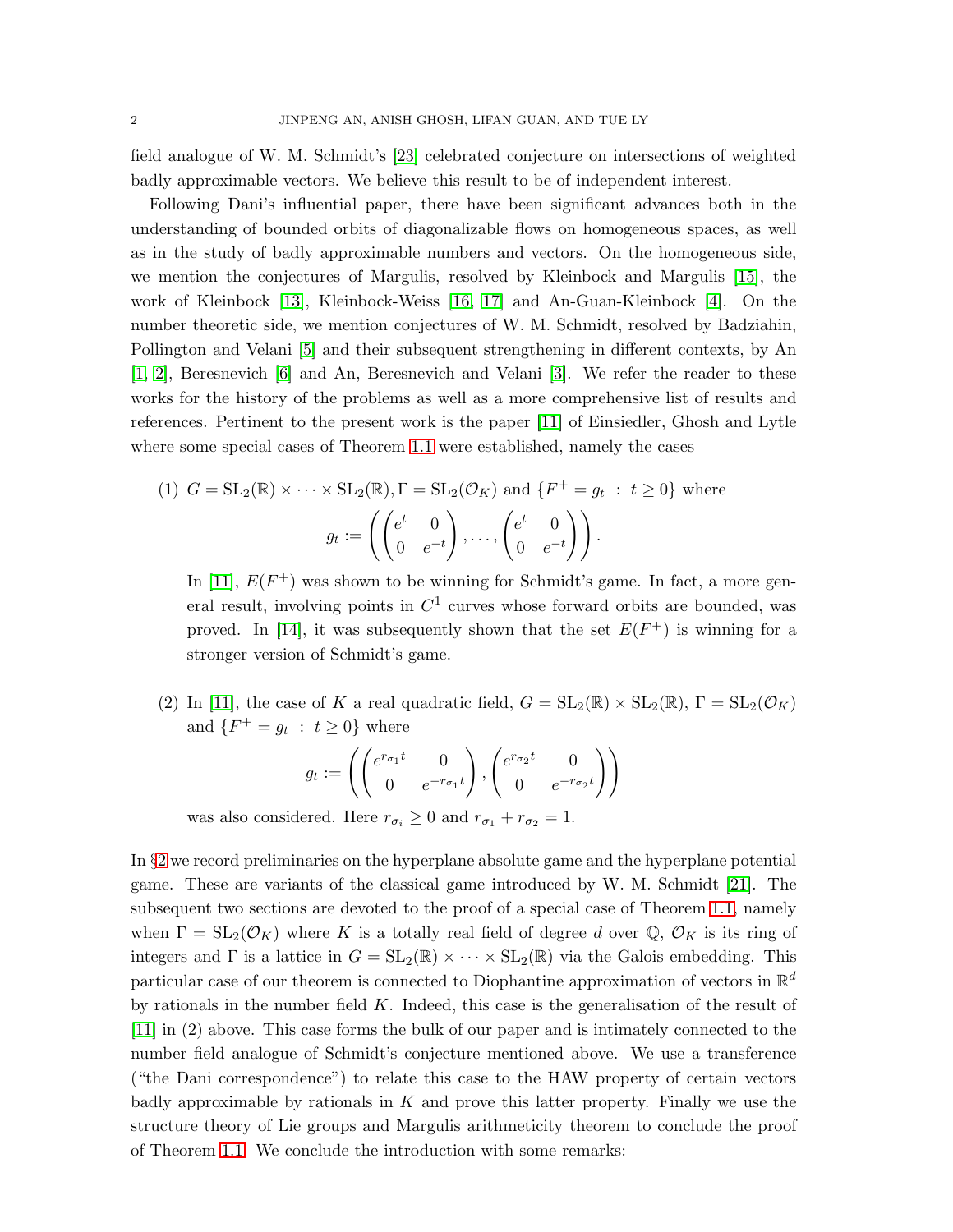(1) Let G be a Lie group,  $\Gamma$  be a lattice in G and  $F^+ = \{g_t : t \geq 0\}$  a one-parameter diagonalizable subsemigroup of G. Consider the expanding horospherical subgroup of  $G$  relative to  $F$ , namely

$$
H(F^+) := \{ h \in G \; : \; \lim_{t \to +\infty} g_t^{-1} h g_t = e \}.
$$

In [\[4,](#page-13-0) Theorem 1.3], it is shown that for  $G = SL_3(\mathbb{R})$  and  $\Gamma = SL_3(\mathbb{Z})$  and any  $\Lambda \in G/\Gamma$ , the set

$$
\{h \in H \; : \; h\Lambda \in E(F^+)\}\
$$

is HAW on  $H$ . They further conjecture the same statement for arbitrary Lie groups and lattices. This conjecture can also be proved in the setting of the present paper by adapting the technique of [\[4\]](#page-13-0).

- (2) It is plausible that the method of proof developed in the present paper can be used to deal with the case where G consists of products of  $SL_2(\mathbb{R})$  and  $SL_2(\mathbb{C})$ . Indeed the main argument would then be carried out with an arbitrary number field rather than a totally real number field.
- (3) Proposition [3.5](#page-7-0) below, i.e. the number field analogue of Schmidt's conjecture, can be formulated for arbitrary number fields rather than just totally real ones. The proof is identical to the one presented here; we have restricted ourselves to totally real fields for notational ease.
- (4) In Theorem 4.2 in his thesis [\[18\]](#page-14-11), the last named author proved a more general version of Proposition 3.1 below. Specifically, the notion of winning used is slightly more general and a higher dimensional analogue of  $\text{Bad}(K, r)$  (defined below) is considered. This result can be used to verify [\[4,](#page-13-0) Conjecture 7.1] in some more cases, namely for certain Ad-semisimple one parameter flows on some special quotients of products of  $SL_n(\mathbb{R})$ .

Acknowledgements. This work was initiated during a visit by Ghosh to Peking University. He is very grateful to the host for the invitation and the hospitality. Subsequent progress was made during a visit by the first three authors to Oberwolfach. We would like to thank the MFO for the excellent working conditions and V. Beresnevich and S. Velani for the invitation.

## 2. Preliminaries on Schmidt games

<span id="page-2-0"></span>In this section, we will recall definitions of certain recent variants of Schmidt games, namely, the hyperplane absolute game and the hyperplane potential game. We follow the exposition in [\[4\]](#page-13-0). They are both variants of the  $(\alpha, \beta)$ -game introduced by Schmidt in [\[21\]](#page-14-10). Since we do not make a direct use of the  $(\alpha, \beta)$ -game in this paper, we omit its definition here and refer the interested reader to [\[21,](#page-14-10) [22\]](#page-14-12). Instead, we list here some nice properties of the  $\alpha$ -winning sets:

- (1) If the game is played on a Riemannian manifold, then any  $\alpha$ -winning set is thick.
- (2) The intersection of countably many  $\alpha$ -winning sets is  $\alpha$ -winning.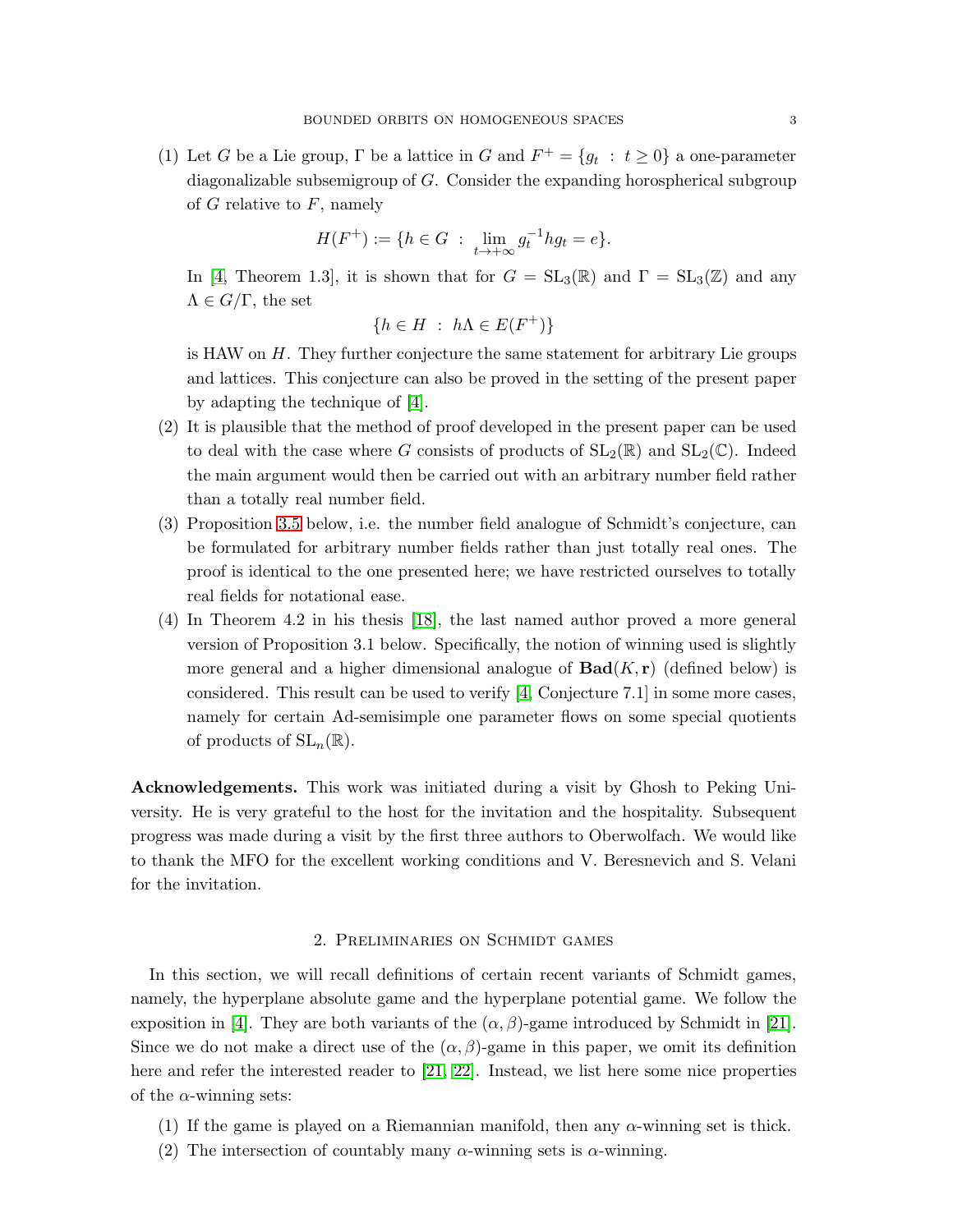2.1. Hyperplane absolute game. The hyperplane absolute game was introduced in [\[8\]](#page-14-13). It is played on a Euclidean space  $\mathbb{R}^d$ . Given a hyperplane L and a  $\delta > 0$ , we denote by  $L^{(\delta)}$  the  $\delta$ -neighborhood of L, i.e.,

$$
L^{(\delta)} := \{ \mathbf{x} \in \mathbb{R}^d : \text{dist}(\mathbf{x}, L) < \delta \}.
$$

For  $\beta \in (0, \frac{1}{3})$  $\frac{1}{3}$ ), the *β*-*hyperplane absolute game* is defined as follows. Bob starts by choosing a closed ball  $B_0 \subset \mathbb{R}^d$  of radius  $\rho_0$ . In the *i*-th turn, Bob chooses a closed ball  $B_i$  with radius  $\rho_i$ , and then Alice chooses a hyperplane neighborhood  $L_i^{(\delta_i)}$  with  $\delta_i \leq \beta \rho_i$ . Then in the  $(i + 1)$ -th turn, Bob chooses a closed ball  $B_{i+1} \subset B_i \setminus L_i^{(\delta_i)}$  $i_i^{(o_i)}$  of radius  $\rho_{i+1} \geq \beta \rho_i$ . By this process there is a nested sequence of closed balls

$$
B_0 \supseteq B_1 \supseteq B_2 \supseteq \cdots.
$$

We say that a subset  $S \subset \mathbb{R}^d$  is  $\beta$ -hyperplane absolute winning ( $\beta$ -HAW for short) if no matter how Bob plays, Alice can ensure that

$$
\bigcap_{i=0}^{\infty} B_i \cap S \neq \emptyset.
$$

We say S is hyperplane absolute winning (HAW for short) if it is β-HAW for any  $\beta \in (0, \frac{1}{3})$  $\frac{1}{3}$ .

We have the following lemma collecting the basic properties of  $\beta$ -HAW subsets and HAW subsets of  $\mathbb{R}^d$  ([\[8\]](#page-14-13), [\[17\]](#page-14-5)):

**Lemma 2.1.** (1) A HAW subset is always  $\frac{1}{2}$ -winning.

- (2) Given  $\beta, \beta' \in (0, \frac{1}{3})$  $\frac{1}{3}$ , if  $\beta \ge \beta'$ , then any  $\beta'$ -HAW set is  $\beta$ -HAW.
- (3) A countable intersection of HAW sets is again HAW.
- (4) Let  $\varphi : \mathbb{R}^d \to \mathbb{R}^d$  be a  $C^1$  diffeomorphism. If S is a HAW set, then so is  $\varphi(S)$ .

The notion of HAW was extended to subsets of  $C<sup>1</sup>$  manifolds in [\[17\]](#page-14-5). This is done in two steps. First, one defines the hyperplane absolute game on an open subset  $W \subset \mathbb{R}^d$ . It is defined just as the hyperplane absolute game on  $\mathbb{R}^d$ , except for requiring that Bob's first move  $B_0$  be contained in W. Now, let M be a d-dimensional  $C^1$  manifold, and let  $\{(U_{\alpha}, \phi_{\alpha})\}\$ be a  $C^1$  atlas on M. A subset  $S \subset M$  is said to be HAW on M if for each  $\alpha$ ,  $\phi_{\alpha}(S \cap U_{\alpha})$  is HAW on  $\phi_{\alpha}(U_{\alpha})$ . The definition is independent of the choice of atlas by the property (4) listed above. We have the following lemma that collects the basic properties of HAW subsets of a  $C^1$  manifold (cf. [\[17\]](#page-14-5)).

**Lemma 2.2.** (1) HAW subsets of a  $C^1$  manifold are thick.

- (2) A countable intersection of HAW subsets of a  $C^1$  manifold is again HAW.
- (3) Let  $\phi : M \to N$  be a diffeomorphism between  $C^1$  manifolds, and let  $S \subset M$  be a HAW subset of M. Then  $\phi(S)$  is a HAW subset of N.
- (4) Let M be a  $C^1$  manifold with an open cover  $\{U_\alpha\}$ . Then, a subset  $S \subset M$  is HAW on M if and only if  $S \cap U_\alpha$  is HAW on  $U_\alpha$  for each  $\alpha$ .
- (5) Let  $M_1, M_2$  be  $C^1$  manifolds, and let  $S_i \subset M_i$   $(i = 1, 2)$  be HAW subsets of  $M_i$ . Then  $S_1 \times S_2$  is a HAW subset of  $M_1 \times M_2$ .

Indeed, everything except (5) is proved in [\[17\]](#page-14-5). So we provide a proof of (5) here.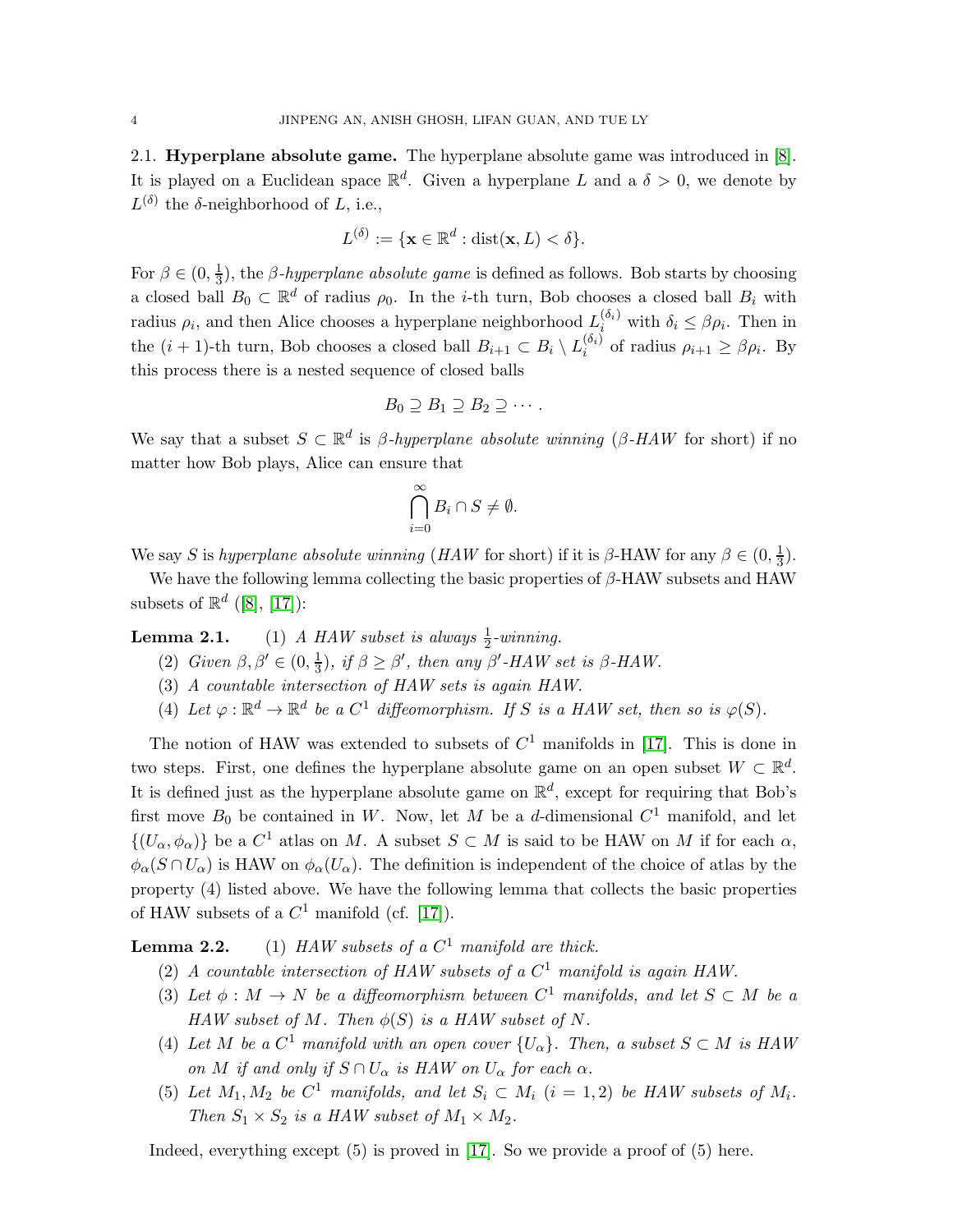*Proof of Lemma 2.2 (5).* In view of (3) and (4) of Lemma 2.2, (5) is a direct consequence of the following claim:

<span id="page-4-0"></span>Let  $U_i$   $(i = 1, 2)$  be Euclidean opens and  $S_i \subset U_i$  be  $\beta^2$ -HAW. Then  $S_1 \times S_2$  is  $\beta$ -HAW. (2.1)

Let  $B_{2i}$  be the closed ball of radius  $\rho_{2i}$  chosen by Bob at the 2*i*-th turn of a  $\beta$ -hyperplane absolute game. Take closed balls  $V_i \subset U_1$  (resp.  $W_i \subset U_2$ ) of radius  $\rho_{2i}$  such that  $B_{2i} \subset$  $V_i \times W_i$ . Since  $S_i \subset U_i$  are  $\beta^2$ -HAW, we are given hyperplane neighborhoods  $L_{i,1}^{(\delta_{i,1})} \subset U_1$ and  $L_{i,2}^{(\delta_{i,2})} \subset U_2$  with  $\delta_{i,1}, \delta_{i,2} \leq \beta^2 \rho_i$  according to the winning strategy. By choosing hyperplane neighborhoods  $L_{i,1}^{(\delta_{i,1})} \times U_2$  (resp.  $U_1 \times L_{i,2}^{(\delta_{i,2})}$  $i_{i,2}^{(0_i,2)}$  at the 2*i*-th turn (resp.  $(2i+1)$ th turn), Alice can make sure that

$$
B_{2i+2} \subset V_i \times W_i \setminus \left( L_{i,1}^{(\delta_{i,1})} \times U_2 \cup U_1 \times L_{i,2}^{(\delta_{i,2})} \right).
$$

By this process, we can make sure that the outcome point is contained in  $S_1 \times S_2$ . Hence claim  $(2.1)$  is proved.

2.2. Hyperplane potential game. The hyperplane potential game was introduced in [\[12\]](#page-14-14) and also defines a class of subsets of  $\mathbb{R}^d$  called *hyperplane potential winning* (*HPW* for short) sets. The following lemma allows one to prove the HAW property of a set  $S \subset \mathbb{R}^d$ by showing that it is winning for the hyperplane potential game. And this is exactly the game we will use in this paper.

**Lemma 2.3.** (cf. [\[12,](#page-14-14) Theorem C.8]) A subset S of  $\mathbb{R}^d$  is HPW if and only if it is HAW.

The hyperplane potential game involves two parameters  $\beta \in (0,1)$  and  $\gamma > 0$ . Bob starts the game by choosing a closed ball  $B_0 \subset \mathbb{R}^d$  of radius  $\rho_0$ . In the *i*-th turn, Bob chooses a closed ball  $B_i$  of radius  $\rho_i$ , and then Alice chooses a countable family of hyperplane neighborhoods  $\{L_{i,k}^{(\delta_{i,k})}:k\in\mathbb{N}\}$  such that

$$
\sum_{k=1}^{\infty} \delta_{i,k}^{\gamma} \le (\beta \rho_i)^{\gamma}.
$$

Then in the  $(i + 1)$ -th turn, Bob chooses a closed ball  $B_{i+1} \subset B_i$  of radius  $\rho_{i+1} \geq \beta \rho_i$ . By this process there is a nested sequence of closed balls

$$
B_0 \supseteq B_1 \supseteq B_2 \supseteq \cdots.
$$

We say a subset  $S \subset \mathbb{R}^d$  is  $(\beta, \gamma)$ -hyperplane potential winning  $((\beta, \gamma)$ -HPW for short) if no matter how Bob plays, Alice can ensure that

$$
\bigcap_{i=0}^{\infty} B_i \cap \left( S \cup \bigcup_{i=0}^{\infty} \bigcup_{k=1}^{\infty} L_{i,k}^{(\delta_{i,k})} \right) \neq \emptyset.
$$

We say S is hyperplane potential winning (HPW for short) if it is  $(\beta, \gamma)$ -HPW for any  $\beta \in (0,1)$  and  $\gamma > 0$ .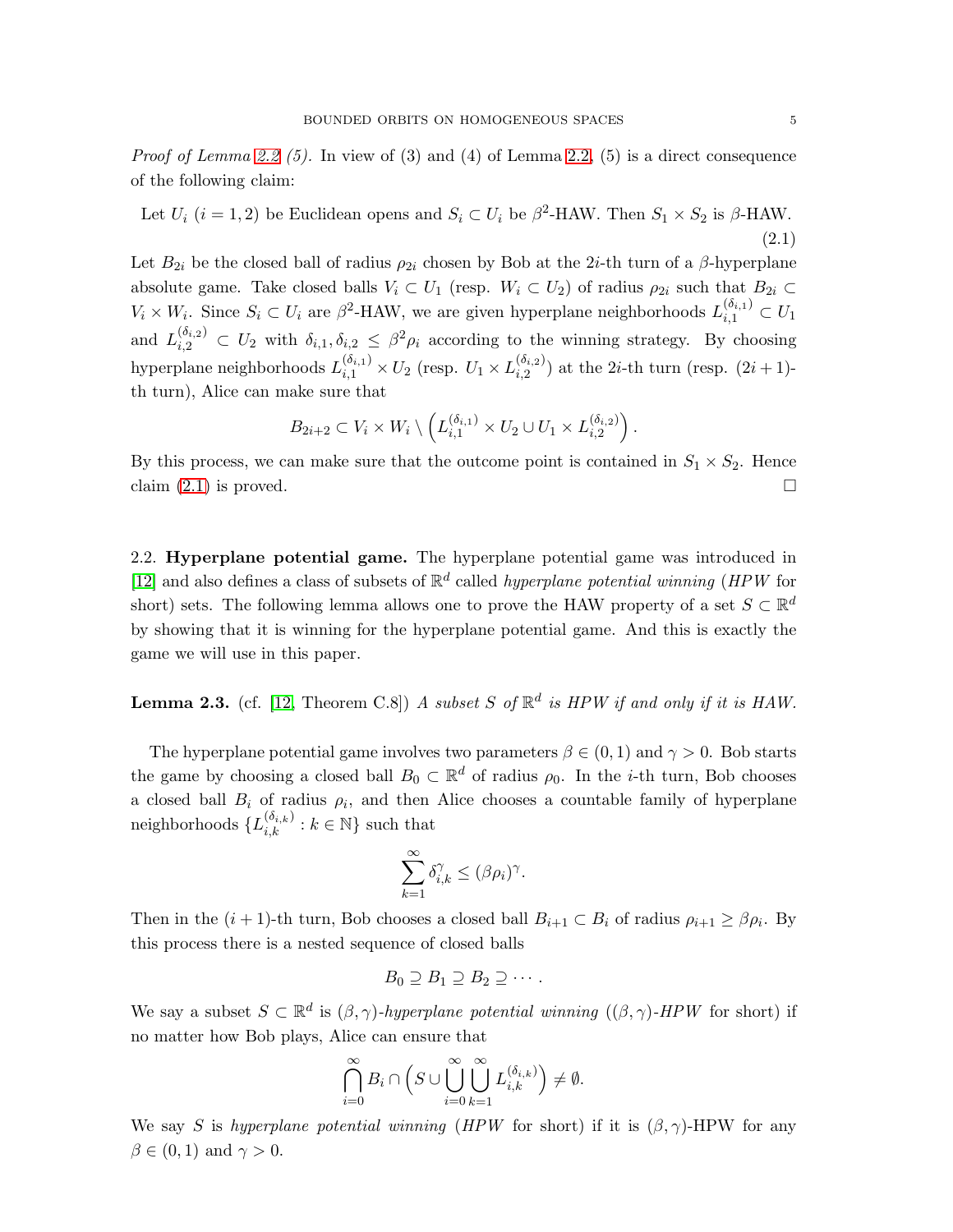## 3. a special case

This and the next section are devoted to prove a special case of Theorem [1.1.](#page-0-0) We begin by introducing some notation. Let K be a totally real field of degree d over  $\mathbb{Q}, \mathcal{O}_K$  its ring of integers, and S be the set of field embeddings  $K \hookrightarrow \mathbb{R}$ . Then we have  $|S| = d$ . Set

$$
\theta: K \to \prod_{\sigma \in S} \mathbb{R}, \quad \theta(p) = (\sigma(p))_{\sigma \in S}.
$$

Let $\text{Res}_{K/\mathbb{Q}}$  denote Weil's restriction of scalar's functor. It is well known ([\[7,](#page-14-15) Theorem 7.8]) that the group  $\text{Res}_{K/\mathbb{Q}}\text{SL}_2(\mathbb{Z})$  is a lattice in  $\text{Res}_{K/\mathbb{Q}}\text{SL}_2(\mathbb{R})$ . The latter coincides with the product of d copies of  $SL_2(\mathbb{R})$ . For simplicity, in this section and the next, we set

$$
G = \text{Res}_{K/\mathbb{Q}} \text{SL}_2(\mathbb{R}) = \prod_{\sigma \in S} \text{SL}_2(\mathbb{R}), \quad \Gamma = \text{Res}_{K/\mathbb{Q}} \text{SL}_2(\mathbb{Z}).
$$

It follows from the definition that the subgroup  $\text{Res}_{K/\mathbb{Q}}SL_2(\mathbb{Z})$  coincides with the subgroup  $\theta(\mathrm{SL}_2(\mathcal{O}_K))$ , where  $\theta$  is the map defined by  $\theta(g) = (\sigma(g))_{\sigma \in S}$ . Now we are ready to state the following special case of Theorem [1.1.](#page-0-0)

<span id="page-5-0"></span>**Proposition 3.1.** Let  $\mathbf{r} \in \mathbb{R}^d$  be a real vector with  $r_\sigma \geq 0$  for  $\sigma \in S$  and  $\sum_{\sigma \in S} r_\sigma = 1$ , set

$$
g_{\mathbf{r}}(t) := \left( \begin{pmatrix} e^{r_{\sigma}t} & 0\\ 0 & e^{-r_{\sigma}t} \end{pmatrix} \right)_{\sigma \in S} \tag{3.1}
$$

and  $F_{\mathbf{r}}^{+} = \{g_{\mathbf{r}}(t) : t \geq 0\}$ , then the set

$$
E(F_{\mathbf{r}}^{+}) := \{ x \in G/\Gamma : F_{\mathbf{r}}^{+} x \text{ is bounded } \}
$$

is HAW.

We will fix **r** in this and the next section. Set

 $S_1 = \{ \sigma \in S : r_{\sigma} > 0 \}, \text{ and } S_2 = S \setminus S_1.$ 

Assume  $|S_1| = d_1, |S_2| = d_2$ . Choose and fix  $\omega \in S$  with  $r_{\omega} = r$ , where

$$
r = \max_{\sigma \in S} r_{\sigma}.
$$

Define a weighted norm, called the r-norm, on  $\prod_{\sigma \in S} \mathbb{R}$  by

$$
\|\mathbf{x}\|_{\mathbf{r}} = \max_{\sigma \in S_1} |x_{\sigma}|^{\frac{1}{r_{\sigma}}}.
$$

**Definition 3.2.** Say a vector  $\mathbf{x} = (x_{\sigma})_{\sigma \in S} \in \prod_{\sigma \in S} \mathbb{R}$  is  $(K, \mathbf{r})$ -badly approximable if

$$
\inf_{\substack{q\in\mathcal{O}_K\setminus\{0\} \\ p\in\mathcal{O}_K}} \max\left\{\max_{\sigma\in S_1} ||q||_{\mathbf{r}}^{r_{\sigma}}|\sigma(q)x_{\sigma}+\sigma(p)|, \max_{\sigma\in S_2} \max\{|\sigma(q)x_{\sigma}+\sigma(p)|, |\sigma(q)|\}\right\} > 0.
$$

The set of  $(K, r)$ -badly approximable vectors is denoted as  $\text{Bad}(K, r)$ .

**Remark 3.3.** The notation of  $(K, r)$ -badly approximable vector is the weighted case of K-badly approximable vector introduced in [\[11\]](#page-14-8).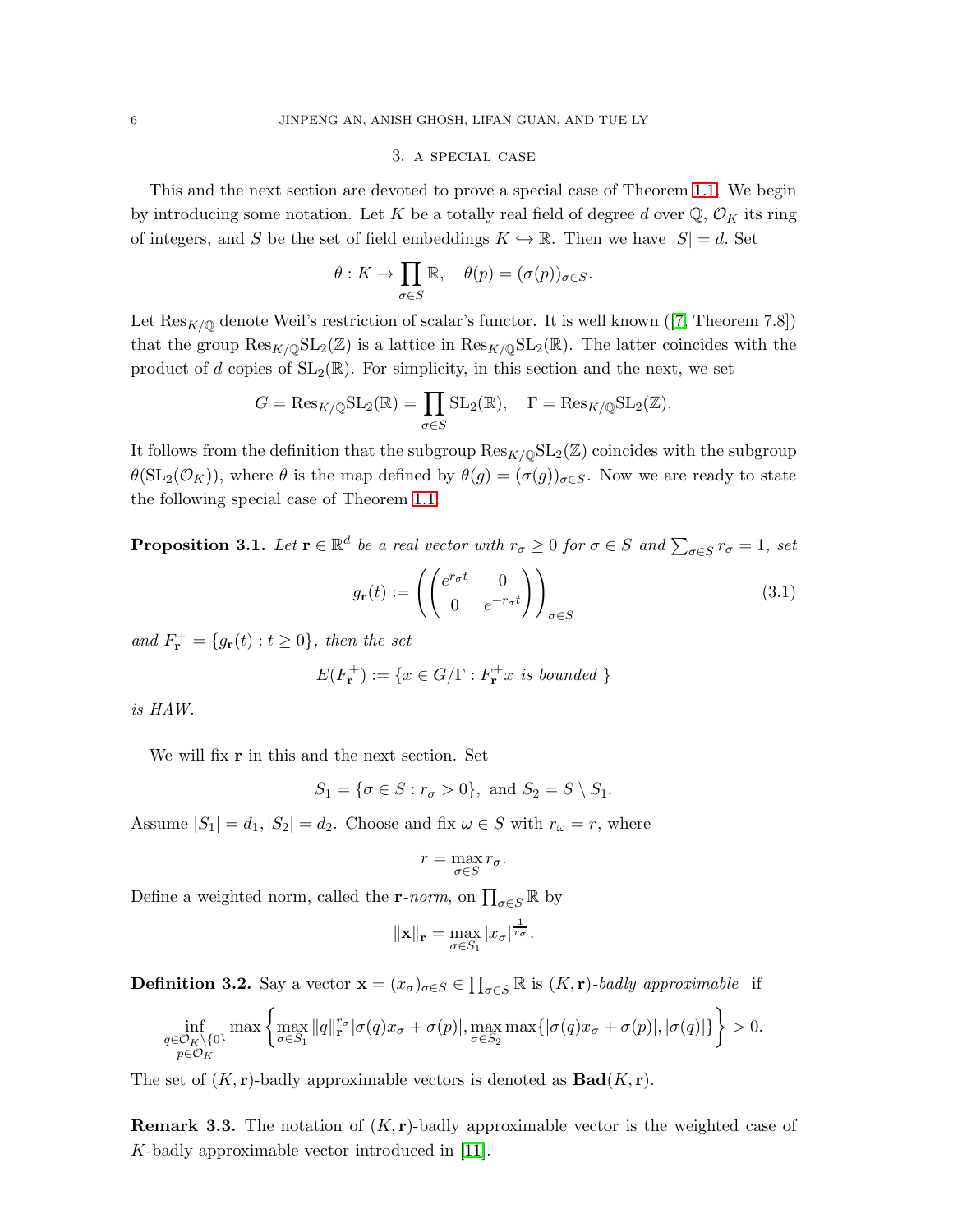Denote the expanding horospherical subgroup of the semigroup  $F_{\mathbf{r}}^{+}$  as  $H = H(F_{\mathbf{r}}^{+})$ . Then it can be easily seen that H can be identified with  $\prod_{\sigma \in S} \mathbb{R}$  through the map:

$$
u: \prod_{\sigma \in S} \mathbb{R} \to \prod_{\sigma \in S} \text{SL}_2(\mathbb{R}), \quad u((x_{\sigma})_{\sigma \in S}) = \left( \begin{pmatrix} 1 & x_{\sigma} \\ 0 & 1 \end{pmatrix} \right)_{\sigma \in S}
$$

Then we have the following correspondence between  $(K, r)$ -badly approximable vector and bounded  $F_{\mathbf{r}}^{+}$  trajectories known in the literature as the "Dani" correspondence.

**Proposition 3.4.** A vector  $\mathbf{x} = (x_{\sigma})_{\sigma \in S}$  is  $(K, \mathbf{r})$ -badly approximable if and only if the trajectory  $F_{\mathbf{r}}^+u(\mathbf{x})\Gamma$  is bounded in  $G/\Gamma$ . In other words,

<span id="page-6-2"></span>
$$
\mathbf{Bad}(K, \mathbf{r}) = u^{-1}(\pi^{-1}(E(F_{\mathbf{r}}^{+})) \cap H), \tag{3.2}
$$

where  $\pi$  denotes the projection  $G \to G/\Gamma$ .

*Proof.* For simplicity, denote the elements in S as  $\{\sigma_1, \ldots, \sigma_d\}$  and the weights  $r_{\sigma_i}$  as  $r_i$ . Without loss of generality, we may assume that  $r_i > 0$  for  $1 \le i \le d_1$  and  $r_i = 0$  for  $d_1 < i \leq d$ . It is easily seen that  $D_K^{-\frac{1}{2d}}\theta(\mathcal{O}_K)$  forms a unimodular lattice of  $\mathbb{R}^d$ , where  $D_K$ is the discriminant of K. Write the lattice  $D_K^{-\frac{1}{2d}} \theta(\mathcal{O}_K) \times D_K^{-\frac{1}{2d}} \theta(\mathcal{O}_K) \subset \mathbb{R}^{2d}$  simply as  $L_K$ . Then define a homomorphism  $\psi : G \to SL_{2d}(\mathbb{R})$  by

<span id="page-6-0"></span>
$$
\psi(g)_{ij} = \begin{cases}\na_i, & \text{if } 1 \le i = j \le d, \\
b_i, & \text{if } 1 \le i = j - d \le d, \\
c_{i-d}, & \text{if } 1 \le i - d = j \le d, \\
d_{i-d}, & \text{if } d + 1 \le i = j \le 2d, \\
0, & \text{otherwise,}\n\end{cases} \qquad \text{where } g = \left( \begin{pmatrix} a_i & b_i \\ c_i & d_i \end{pmatrix} \right)_{1 \le i \le d}. \tag{3.3}
$$

Now we claim that

<span id="page-6-1"></span>
$$
\{g \in G : \psi(g)L_K = L_K\} = \Gamma \tag{3.4}
$$

Let g be as in [\(3.3\)](#page-6-0). At first, we focus on the study of  $(\psi(g))_1 =$  $\begin{pmatrix} a_1 & b_1 \end{pmatrix}$  $c_1$   $d_1$  $\setminus$ . If  $\psi(g)L_K =$ L<sub>K</sub>, it follows that  $a_1\sigma_1(k) + b_1\sigma_1(k')$ ,  $c_1\sigma_1(k) + d_1\sigma_1(k') \in \sigma_1(\mathcal{O}_K)$  for all  $k, k' \in \mathcal{O}_K$ . By choosing k or k' to be 0, we can show that  $f\sigma_1(\mathcal{O}_K) = \sigma_1(\mathcal{O}_K)$  for  $f = a_1, b_1, c_1, d_1$ . Hence it follows from the definition of  $\mathcal{O}_K$  that the matrix  $(\psi(g))_1$  has all its entries in  $\sigma_1(\mathcal{O}_K)$ . Consequently,

$$
(\psi(g))_1 \in M_{2 \times 2}(\sigma_1(\mathcal{O}_K)) \cap \mathrm{SL}_2(\mathbb{R}) = \sigma_1(\mathrm{SL}_2(\mathcal{O}_K)).
$$

Then since an element in  $SL_2(\mathbb{R})$  is uniquely determined by its action on  $\mathbb{R}^2$ , it follows that, if  $\psi(g)L_K = L_K$ , then  $(\psi(g))_i = \sigma_i \sigma_1^{-1}((\psi(g))_1)$ . This shows that  $\psi(g) \in \theta(\mathrm{SL}_2(\mathcal{O}_K)) = \Gamma$ , hence proves claim  $(3.4)$ .

As  $\Gamma$  is a lattice in G, in view of claim [\(3.4\)](#page-6-1) and [\[20,](#page-14-16) Theorem 1.13], we find that the embedding

$$
\phi: G/\Gamma \to \mathrm{SL}_{2d}(\mathbb{R})/\mathrm{SL}_{2d}(\mathbb{Z}), \quad \phi(g\Gamma) = \psi(g)L_K
$$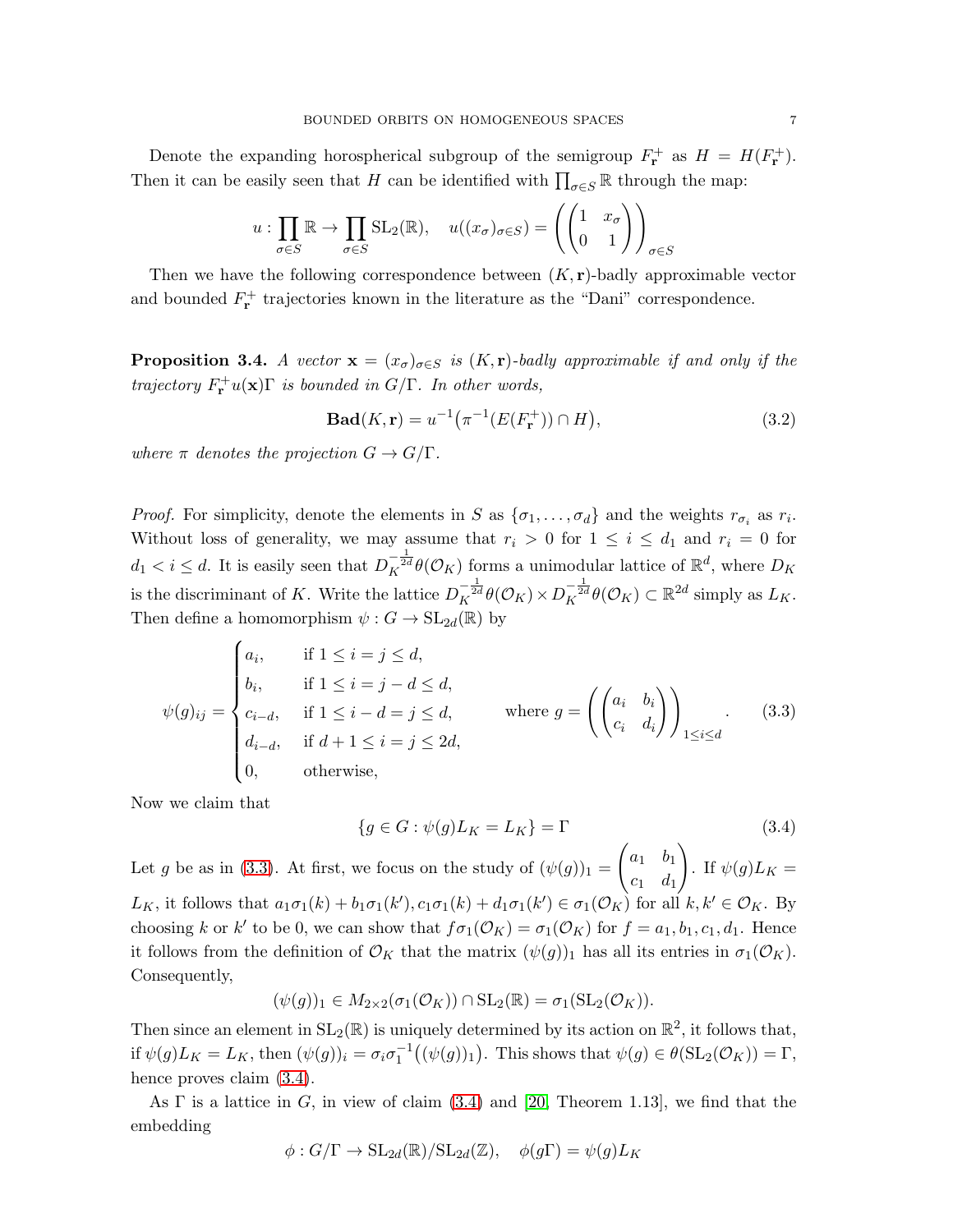is a proper map. Note that here we use the fact that the space  $SL_{2d}(\mathbb{R})/SL_{2d}(\mathbb{Z})$  is the space of unimodular lattices in  $\mathbb{R}^{2d}$  implicity. Hence it follows that:

<span id="page-7-1"></span>
$$
F_{\mathbf{r}}^{+}u(\mathbf{x})\Gamma \text{ is bounded in } G/\Gamma \iff \psi(F_{\mathbf{r}}^{+}u(\mathbf{x}))L_{K} \text{ is bounded in } \mathrm{SL}_{2d}(\mathbb{R})/\mathrm{SL}_{2d}(\mathbb{Z}).
$$
\n(3.5)

Note that we have

 $\mathbf{+}$ 

$$
\psi(g_{\mathbf{r}}(t)) = \text{diag}(e^{r_1 t}, \dots, e^{r_d t}, e^{-r_1 t}, \dots, e^{-r_d t}),
$$

and

$$
\psi(u(\mathbf{x})) = \begin{pmatrix} I_d & \text{diag}(\mathbf{x}) \\ I_d \end{pmatrix}, \text{ where } \text{diag}(\mathbf{x}) = \text{diag}(x_1, \dots, x_d).
$$

In view of Mahler's criterion and [\(3.5\)](#page-7-1), we have

$$
F_r^+(u(\mathbf{x})\Gamma)
$$
 is bounded in  $G/\Gamma$   
\n
$$
\iff \psi(F_r^+(u(\mathbf{x}))L_K
$$
 is bounded in  $\mathrm{SL}_{2d}(\mathbb{R})/\mathrm{SL}_{2d}(\mathbb{Z})$   
\n
$$
\iff \inf_{p,q\in\mathcal{O}_K}\inf_{t>0} \max\left\{\max_{1\leq i\leq d_1} \max\{e^{r_it}|\sigma_i(q)x_i + \sigma_i(p)|, |\sigma_i(q)|\}\right\} > 0
$$
\n
$$
\iff \inf_{p,q\in\mathcal{O}_K\setminus\{0\}} \inf_{t>0} \max\left\{\max_{1\leq i\leq d_1} \max\{e^t|\sigma_i(q)x_i + \sigma_i(p)|, |\sigma_i(q)|\}\right\} > 0
$$
\n
$$
\iff \inf_{p\in\mathcal{O}_K}\inf_{t>0} \max\left\{\max_{d_1< i\leq d_1} \max\{|\sigma_i(q)x_i + \sigma_i(p)|, |\sigma_i(q)|\}\right\} > 0
$$
\n
$$
\iff \inf_{p\in\mathcal{O}_K}\inf_{t>0} \max\left\{\max_{1\leq i\leq d} \max\{|\sigma_i(q)x_i + \sigma_i(p)|, |\sigma_i(q)|\}\right\} > 0
$$
\n
$$
\iff \inf_{p\in\mathcal{O}_K}\max\left\{\min\{|\sigma_i(q)x_i + \sigma_i(p)|, |\sigma_i(q)|\}\right\} > 0
$$
\n
$$
\iff \inf_{p\in\mathcal{O}_K}\max\left\{\min\{|\sigma_i(q)x_i + \sigma_i(p)|, |\sigma_i(q)|\}\right\} > 0
$$
\n
$$
\iff \inf_{p\in\mathcal{O}_K}\max\left\{\min\{|\sigma_i(q)x_i + \sigma_i(p)|, |\sigma_i(q)|\}\right\} > 0
$$
\n
$$
\iff \inf_{p\in\mathcal{O}_K}\max\left\{\max_{d_1< i\leq d} |\sigma_i(q)x_i + \sigma_i(p)|, |\sigma_i(q)|\}\right\} > 0.
$$
\nThis completes the proof.

Now we are ready to state the following Proposition which establishes a number field analogue of W. M. Schmidt's conjecture. The proof of the Proposition is postponed to the next section.

<span id="page-7-0"></span>Proposition 3.5. Bad $(K, r)$  is HAW.

Proof of Proposition [3.1](#page-5-0) modulo Proposition [3.5.](#page-7-0) Write

$$
P := \prod_{\sigma \in S} \left( \begin{pmatrix} * & 0 \\ * & * \end{pmatrix} \right)_{\sigma \in S}.
$$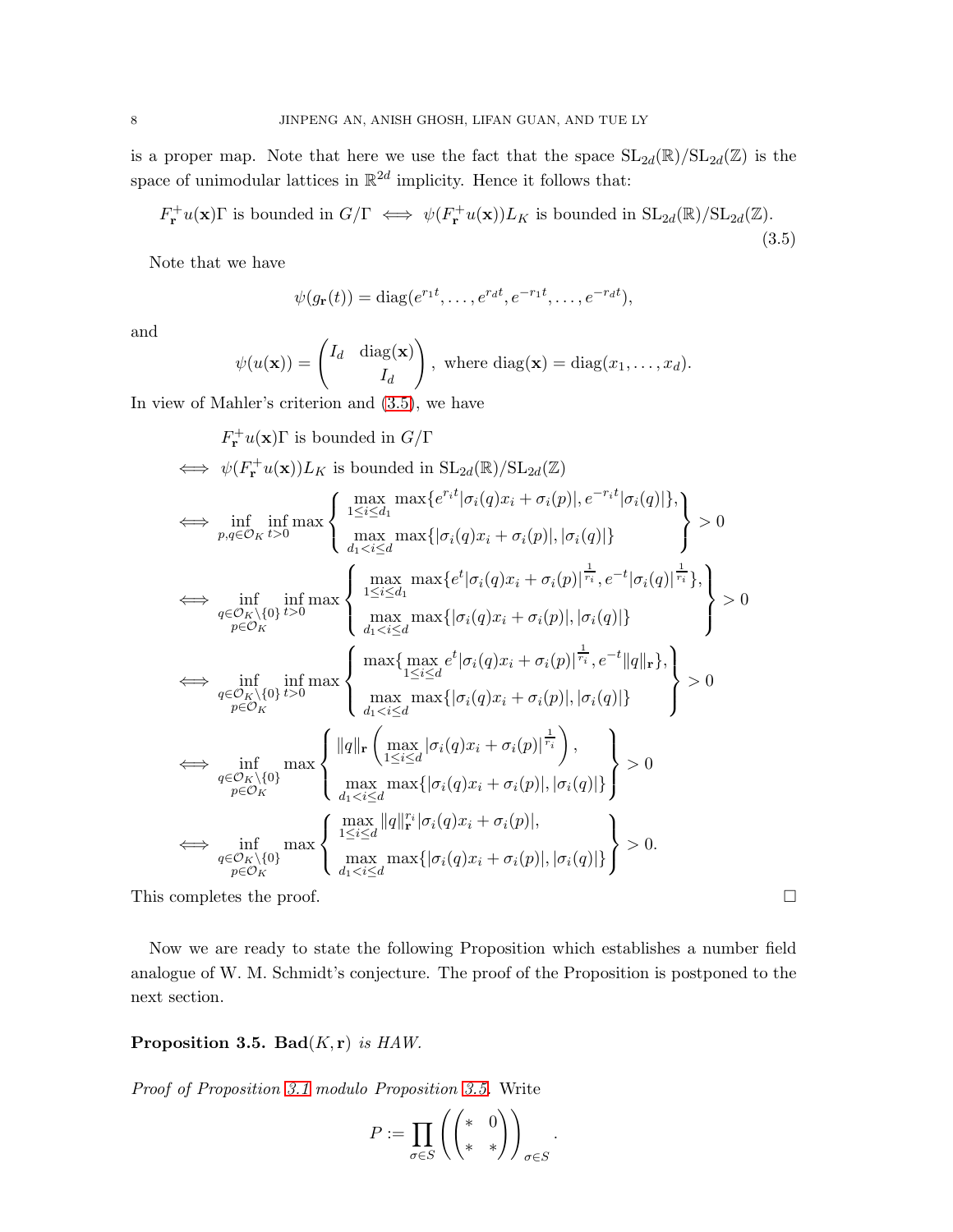As for any  $p \in P$  the set  $\{\text{Ad}(g)p : g \in F_{\mathbf{r}}^+\}$  is bounded, we have

<span id="page-8-1"></span>
$$
\Lambda \in E(F_{\mathbf{r}}^{+}) \Longleftrightarrow p\Lambda \in E(F_{\mathbf{r}}^{+}) \quad \forall p \in P. \tag{3.6}
$$

We claim that

<span id="page-8-0"></span>
$$
\pi(PH) = G/\Gamma. \tag{3.7}
$$

Indeed, according to the Bruhat decomposition, the set  $PH$  is Zariski open in G. Suppose to the contrary that  $g\Gamma \notin \pi(PH)$  for some  $g \in G$ , then we will have  $\Gamma \cap g^{-1}PH = \emptyset$ . This contradicts the Borel density theorem, hence proves our claim.

To prove  $E(F_{\mathbf{r}}^{+})$  is HAW, it suffices to prove that for any  $\Lambda \in G/\Gamma$ , there exists a neighborhood  $\Omega$  of  $\Lambda$  in  $G/\Gamma$  such that the set  $E(F_{\mathbf{r}}^+) \cap \Omega$  is HAW. In view of [\(3.7\)](#page-8-0), we can find  $b_0 \in P$  and  $u_0 \in H$  such that  $b_0u_0\Gamma = \Lambda$ . Then choose a neighborhood  $\Omega_P$  (resp.  $\Omega_H$ ) of  $p_0$  (resp.  $u_0$ ) in P (resp. H) small enough that the map  $\phi : \Omega_P \times \Omega_H \to G/\Gamma$  is an homeomorphism onto its image  $\Omega$ . Hence we are reduced to proving that the set

$$
\phi^{-1}(E(F_{\mathbf{r}}^{+}) \cap \Omega) = \{(p, u) \in \Omega_P \times \Omega_H : pu\Gamma \in E(F_{\mathbf{r}}^{+})\}
$$

is HAW. In view of [\(3.6\)](#page-8-1), the set defined above coincides with

<span id="page-8-2"></span>
$$
\Omega_P \times \left( \pi^{-1}(E(F_\mathbf{r}^+)) \cap \Omega_H \right) \tag{3.8}
$$

And the HAW property of the set  $(3.8)$  follows from  $(3.2)$  and Lemma [3.5.](#page-7-0)

## 4. Proof of Proposition [3.5](#page-7-0)

First we introduce another formulation of the set  $\text{Bad}(K, r)$ . For  $\varepsilon > 0$ , set

$$
\mathcal{O}_K(\mathbf{r}, \varepsilon) = \{q \in \mathcal{O}_K \setminus \{0\} : \max_{\sigma \in S_2} |\sigma(q)| \le \varepsilon\}.
$$

For  $(p, q) \in \mathcal{O}_K \times \mathcal{O}_K(\mathbf{r}, \varepsilon)$ , define

$$
\Delta_{\varepsilon}(p,q) = \prod_{\sigma \in S_1} \left[ \frac{\sigma(p)}{\sigma(q)} \pm \frac{\varepsilon}{|\sigma(q)||q||_{\mathbf{r}}^{r_{\sigma}}} \right] \times \prod_{\sigma \in S_2} \left[ \frac{\sigma(p)}{\sigma(q)} \pm \frac{\varepsilon}{|\sigma(q)|} \right] \subset \prod_{\sigma \in S} \mathbb{R},
$$

where  $[A \pm B]$  denotes the interval  $[A - B, A + B] \subset \mathbb{R}$ . Then set

$$
\mathbf{Bad}_{\varepsilon}(K, \mathbf{r}) := \prod_{\sigma \in S} \mathbb{R} \setminus \bigcup_{(p,q) \in \mathcal{O}_K \times \mathcal{O}_K(\mathbf{r}, \varepsilon)} \Delta_{\varepsilon}(p, q). \tag{4.1}
$$

It is not hard to check:

Lemma 4.1.

$$
\mathbf{Bad}(K, \mathbf{r}) = \bigcup_{\varepsilon > 0} \mathbf{Bad}_{\varepsilon}(K, \mathbf{r}).
$$

*Proof.* It suffices to show that the set of vectors  $\mathbf{x} = (x_{\sigma})_{\sigma \in S} \in \prod_{\sigma \in S} \mathbb{R}$  satisfying

<span id="page-8-3"></span>
$$
\inf_{\substack{q \in \mathcal{O}_K \setminus \{0\} \\ p \in \mathcal{O}_K}} \max \left\{ \max_{\sigma \in S_1} \|q\|_{\mathbf{r}}^{r_{\sigma}} |\sigma(q)x_{\sigma} + \sigma(p)|, \max_{\sigma \in S_2} \max \{|\sigma(q)x_{\sigma} + \sigma(p)|, |\sigma(q)|\} \right\} > \varepsilon \quad (4.2)
$$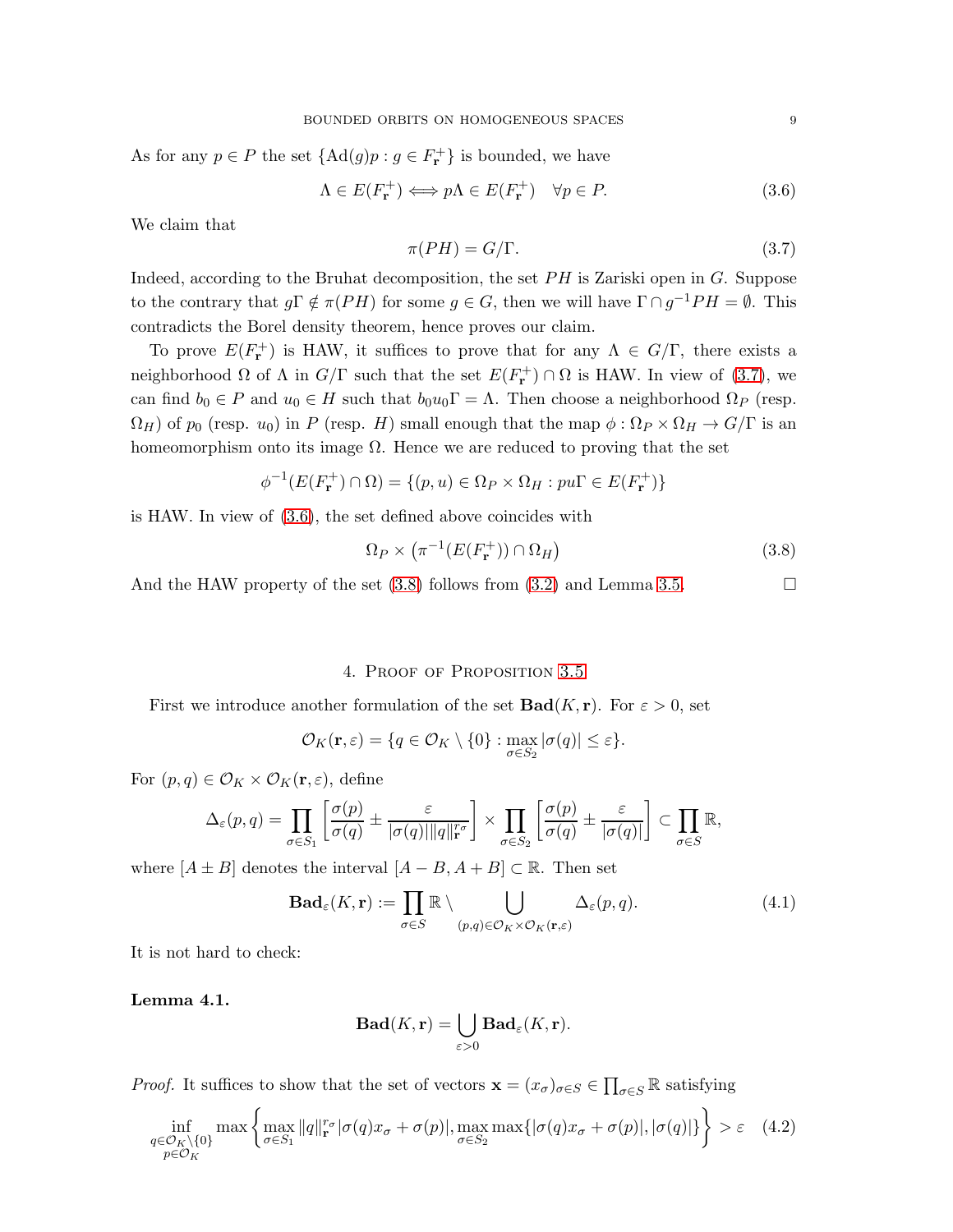coincides with  $\textbf{Bad}_{\varepsilon}(K, r)$ . By definition of  $\mathcal{O}_K(r, \varepsilon)$ , the equation [\(4.2\)](#page-8-3) is equivalent to the following

<span id="page-9-0"></span>
$$
\inf_{\substack{q \in \mathcal{O}_K(\mathbf{r},\varepsilon) \\ p \in \mathcal{O}_K}} \max\left\{ \max_{\sigma \in S_1} \|q\|_{\mathbf{r}}^{r_{\sigma}} |\sigma(q)x_{\sigma} + \sigma(p)|, \max_{\sigma \in S_2} |\sigma(q)x_{\sigma} + \sigma(p)| \right\} > \varepsilon.
$$
 (4.3)

Now we are reduced to show the set of vectors  $\mathbf{x} = (x_{\sigma})_{\sigma \in S} \in \prod_{\sigma \in S} \mathbb{R}$  satisfying [\(4.3\)](#page-9-0) coincides with  $\textbf{Bad}_{\varepsilon}(K, \mathbf{r})$ , which is straightforward to verify, and hence omitted.

To prove the set  $\text{Bad}(K, r)$  is HAW, it suffices to prove that it is  $(\beta, \gamma)$ -hyperplane potential winning for any  $\beta \in (0,1), \gamma > 0$ . We choose and fix a pair of such  $(\beta, \gamma)$  in this section. Furthermore, we denote the ball chosen by Bob in the first round of the game by  $B<sub>0</sub>$ . By letting Alice making empty moves at the first rounds and relabeling the index, we may assume  $\rho_0 = \rho(B_0) < 1$  without loss of generality. Choose and fix  $R > 0$  satisfying

<span id="page-9-4"></span>
$$
\frac{d}{R^{\gamma}-1} \le \left(\frac{\beta^2}{2}\right)^{\gamma}.\tag{4.4}
$$

Then set

<span id="page-9-3"></span>
$$
\varepsilon = \frac{1}{4}\rho_0 R^{-4d} \quad \text{and} \quad H_n = \varepsilon \rho_0^{-1} R^n \quad (n \ge 1). \tag{4.5}
$$

Now for  $n \geq 0$ , we define a class of closed balls  $\mathscr{B}_n$  as

$$
\mathscr{B}_n := \{ B \subset B_0 : \beta R^{-n} \rho_0 < \rho(B) \leq R^{-n} \rho_0 \}.
$$

We are going to define a subdivision of  $\mathcal{O}_K(\mathbf{r}, \varepsilon)$ . To begin, we shall need the following height function:

$$
H: \mathcal{O}_K(\mathbf{r}, \varepsilon) \to \mathbb{R}, \quad H(q) = \max_{\sigma \in S_1} |\sigma(q)| ||q||_{\mathbf{r}}^{r_{\sigma}}.
$$

We have the following lemma controlling the size of  $H(q)$  and  $||q||_{\mathbf{r}}$ .

**Lemma 4.2.** For all  $q \in \mathcal{O}_K(\mathbf{r}, \varepsilon)$ , there holds

<span id="page-9-1"></span>
$$
1 \le ||q||_{\mathbf{r}}^{\frac{1}{d}} \le H(q) \le ||q||_{\mathbf{r}}^{2r}.
$$
\n(4.6)

Proof. For the second inequality in [\(4.6\)](#page-9-1), we have

$$
H(q)^{d_1} \ge \prod_{\sigma \in S_1} |\sigma(q)| ||q||_{\mathbf{r}}^{r_{\sigma}} \ge \left(\prod_{\sigma \in S_2} \sigma(q)\right)^{-1} |N(q)| ||q||_{\mathbf{r}} \ge ||q||_{\mathbf{r}}.
$$

The third inequality in  $(4.6)$  is a direct consequence of the following estimate

<span id="page-9-2"></span>
$$
|\sigma(q)| \le ||q||_{\mathbf{r}}^{r_{\sigma}}, \quad \text{ for all } \sigma \in S_1,
$$
\n
$$
(4.7)
$$

which is easy to check by the definition of  $||q||_r$ . Finally, according to [\(4.7\)](#page-9-2), we have

$$
||q||_{\mathbf{r}} \ge \prod_{\sigma \in S_1} |\sigma(q)| \ge \left(\prod_{\sigma \in S_2} \sigma(q)\right)^{-1} |N(q)| \ge 1.
$$

This gives the first inequality.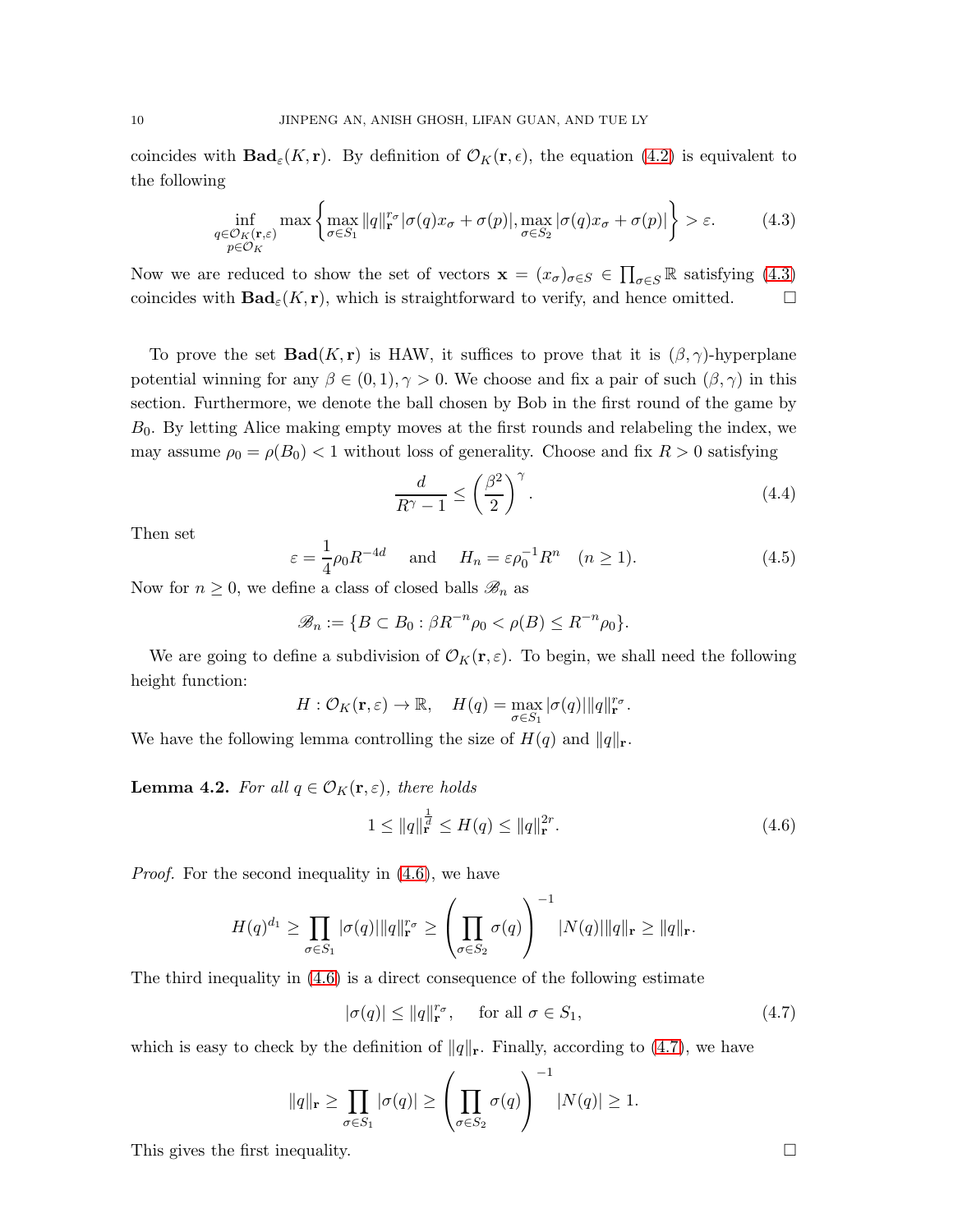Now we can define the subdivision of  $\mathcal{O}_K(\mathbf{r}, \varepsilon)$ . Set

$$
\mathscr{P}_n = \{ q \in \mathcal{O}_K(\mathbf{r}, \varepsilon) : H_n \le H(q) < H_{n+1} \},
$$

and

$$
\mathscr{P}_{n,k} = \{ q \in \mathscr{P}_n : H_n R^{(4k-4)d} \le ||q||_{\mathbf{r}}^{2r} < H_n R^{4kd} \}.
$$

In view of  $(4.6)$  and the trivial estimate  $H_1 < 1$ , we have

$$
\mathcal{O}_K(\mathbf{r}, \varepsilon) = \bigcup_{n \geq 0} \mathscr{P}_n.
$$

The following lemma is important.

Lemma 4.3.

$$
\mathcal{O}_K(\mathbf{r}, \varepsilon) = \bigcup_{n \geq 0} \bigcup_{k \geq 1} \mathscr{P}_{n+k,k}.
$$

Proof. To prove this lemma, it is equivalent to prove that

<span id="page-10-0"></span>
$$
\mathscr{P}_{n,k} = \emptyset \qquad \text{for all } k \ge n. \tag{4.8}
$$

Assuming the contrary that there is  $q \in \mathscr{P}_{n,k}$  for some  $k \geq n$ , then we have

$$
||q||_{\mathbf{r}}^2 \ge ||q||_{\mathbf{r}}^{2r} \ge H_n R^{(4n-4)d} > H_{n+1}^{2d}
$$

by  $(4.5)$ . This contradicts  $(4.6)$ , hence proves  $(4.8)$ .

We shall need the following lemma:

<span id="page-10-5"></span>**Lemma 4.4.** Let  $B \in \mathcal{B}_n$ . Then for any  $k \geq 1$ , the map  $F : \mathcal{O}_K \times \mathcal{O}_K(\mathbf{r}, \varepsilon) \to K^*$  defined by

$$
F(p,q)=\frac{p}{q}
$$

is constant on the set

$$
\mathscr{P}_{n+k,k}(B) := \{ (p,q) : q \in \mathscr{P}_{n+k,k} \text{ and } \Delta_{\varepsilon}(p,q) \cap B \neq \emptyset \}.
$$

*Proof.* For any  $B \in \mathcal{B}_n$  and  $q \in \mathcal{P}_{n+k,k}$ , we have

<span id="page-10-4"></span>
$$
\rho(B) \le \frac{R^{k+1}\varepsilon}{H(q)}\tag{4.9}
$$

by [\(4.5\)](#page-9-3). Suppose the contrary that we have two pairs  $(p_1, q_1)$  and  $(p_2, q_2)$  with

<span id="page-10-1"></span>
$$
\frac{p_1}{q_1} \neq \frac{p_2}{q_2} \tag{4.10}
$$

satisfying

<span id="page-10-3"></span>
$$
\Delta_{\varepsilon}(p_1, q_1) \cap B \neq \emptyset \text{ and } \Delta_{\varepsilon}(p_2, q_2) \cap B \neq \emptyset. \tag{4.11}
$$

Then it follows [\(4.10\)](#page-10-1) that

<span id="page-10-2"></span>
$$
\left| \prod_{\sigma \in S} \left( \frac{\sigma(p_1)}{\sigma(q_1)} - \frac{\sigma(p_2)}{\sigma(q_2)} \right) \right| \ge \left| \frac{N(p_1 q_2 - p_2 q_1)}{N(q_1 q_2)} \right| \ge \frac{1}{|N(q_1 q_2)|}.
$$
\n(4.12)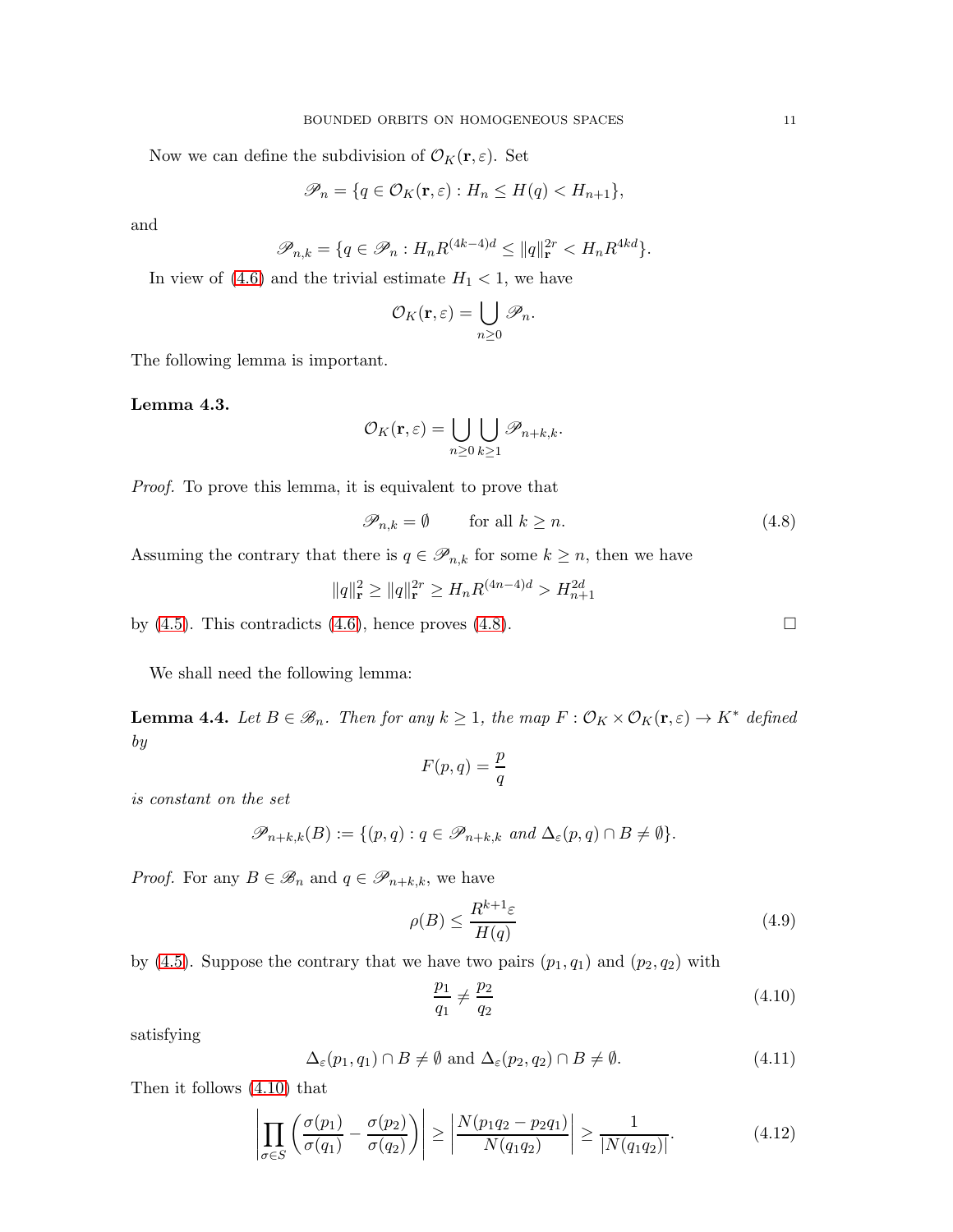Now we claim that we can also prove the following inequality

<span id="page-11-2"></span>
$$
\left| \prod_{\sigma \in S} \left( \frac{\sigma(p_1)}{\sigma(q_1)} - \frac{\sigma(p_2)}{\sigma(q_2)} \right) \right| < \frac{1}{|N(q_1 q_2)|},\tag{4.13}
$$

which contradicts [\(4.12\)](#page-10-2), hence completes the proof of the lemma. Indeed it follows from [\(4.11\)](#page-10-3) and the definition of  $\Delta_{\varepsilon}(p,q)$  that, for all  $\sigma \in S_1$ , we have

<span id="page-11-0"></span>
$$
\left|\frac{\sigma(p_1)}{\sigma(q_1)} - \frac{\sigma(p_2)}{\sigma(q_2)}\right| \le \frac{\varepsilon}{|\sigma(q_1)||q_1||_{\mathbf{r}}^{r_{\sigma}}} + \frac{\varepsilon}{|\sigma(q_2)||q_2||_{\mathbf{r}}^{r_{\sigma}}} + 2\rho(B). \tag{4.14}
$$

In view of  $(4.9)$  and  $(4.14)$ , we have

$$
\left| \prod_{\sigma \in S_1} \left( \frac{\sigma(p_1)}{\sigma(q_1)} - \frac{\sigma(p_2)}{\sigma(q_2)} \right) \right| \leq \prod_{\sigma \in S_1} \left( \frac{\varepsilon}{|\sigma(q_1)||q_1||_r^{r_{\sigma}}} + \frac{\varepsilon}{|\sigma(q_2)||q_2||_r^{r_{\sigma}}} + 2\rho(B) \right)
$$
\n
$$
\leq \prod_{\sigma \in S_1} \left( \frac{\varepsilon}{|\sigma(q_1)||q_1||_r^{r_{\sigma}}} + \frac{\varepsilon}{|\sigma(q_2)||q_2||_r^{r_{\sigma}}} + \frac{2R^{k+1}\varepsilon}{\max\{H(q_1), H(q_2)\}} \right)
$$
\n
$$
\leq (R^{k+1} + 1)^d \prod_{\sigma \in S_1} \frac{\varepsilon}{|\sigma(q_1q_2)|} \left( \frac{|\sigma(q_1)|}{||q_2||_r^{r_{\sigma}}} + \frac{|\sigma(q_2)|}{||q_1||_r^{r_{\sigma}}} \right)
$$
\n
$$
\leq 2^d R^{dk+d} \frac{\varepsilon^d}{|\prod_{\sigma \in S_1} \sigma(q_1q_2)|} \prod_{\sigma \in S_1} R^{4r_{\sigma}d} \left( \frac{|\sigma(q_1)|}{||q_1||_r^{r_{\sigma}}} + \frac{|\sigma(q_2)|}{||q_2||_r^{r_{\sigma}}} \right)
$$
\n
$$
\leq 2^{2d-1} R^{dk+5d} \varepsilon^d \frac{1}{|\prod_{\sigma \in S_1} \sigma(q_1q_2)|} \left( \frac{|\omega(q_1)|}{||q_1||_r^{r_{\sigma}}} + \frac{|\omega(q_2)|}{||q_2||_r^{r_{\sigma}}} \right)
$$
\n
$$
\leq 2^{2d-1} R^{dk+5d} \varepsilon^d \frac{1}{|\prod_{\sigma \in S_1} \sigma(q_1q_2)|} \left( \frac{|H(q_1)|}{||q_1||_r^{r_{\sigma}}} + \frac{|H(q_2)|}{||q_2||_r^{r_{\sigma}}} \right)
$$
\n
$$
< 2^{2d} R^{dk+5d} R^{-(4k-4)d} \varepsilon^d \frac{1}{|\prod_{\sigma \in S_1} \sigma(q_1q_2)|}
$$
\n
$$
< \
$$

On the other hand, it follows from [\(4.11\)](#page-10-3) and the definition of  $\Delta_{\varepsilon}(p,q)$  that, for all  $\sigma \in S_2$ , we have

<span id="page-11-4"></span><span id="page-11-3"></span><span id="page-11-1"></span>
$$
\left|\frac{\sigma(p_1)}{\sigma(q_1)} - \frac{\sigma(p_2)}{\sigma(q_2)}\right| \le \frac{\varepsilon}{|\sigma(q_1)} + \frac{\varepsilon}{|\sigma(q_2)|} + 2\rho(B). \tag{4.16}
$$

In view of  $(4.16)$  and the assumption  $\rho_0 < 1$ , we have

$$
\left| \prod_{\sigma \in S_2} \left( \frac{\sigma(p_1)}{\sigma(q_1)} - \frac{\sigma(p_2)}{\sigma(q_2)} \right) \right| \leq \prod_{\sigma \in S_2} \left( \frac{\varepsilon}{|\sigma(q_1)|} + \frac{\varepsilon}{|\sigma(q_2)|} + 2\rho(B) \right) \leq \prod_{\sigma \in S_2} \frac{4\varepsilon^2}{|\sigma(q_1 q_2)|} < \frac{1}{\prod_{\sigma \in S_2} |\sigma(q_1 q_2)|}.
$$
\n(4.17)

Note that we have used the fact that  $|\sigma(q)| \leq \varepsilon$  for  $\sigma \in S_2$  and  $q \in \mathcal{O}_K(\mathbf{r}, \varepsilon)$  and an elementary inequality saying that  $4ab \ge a+b+2$  for  $a, b \ge 1$ . Now [\(4.13\)](#page-11-2) follows from  $(4.15)$  and  $(4.17)$ . Hence our proof is completed.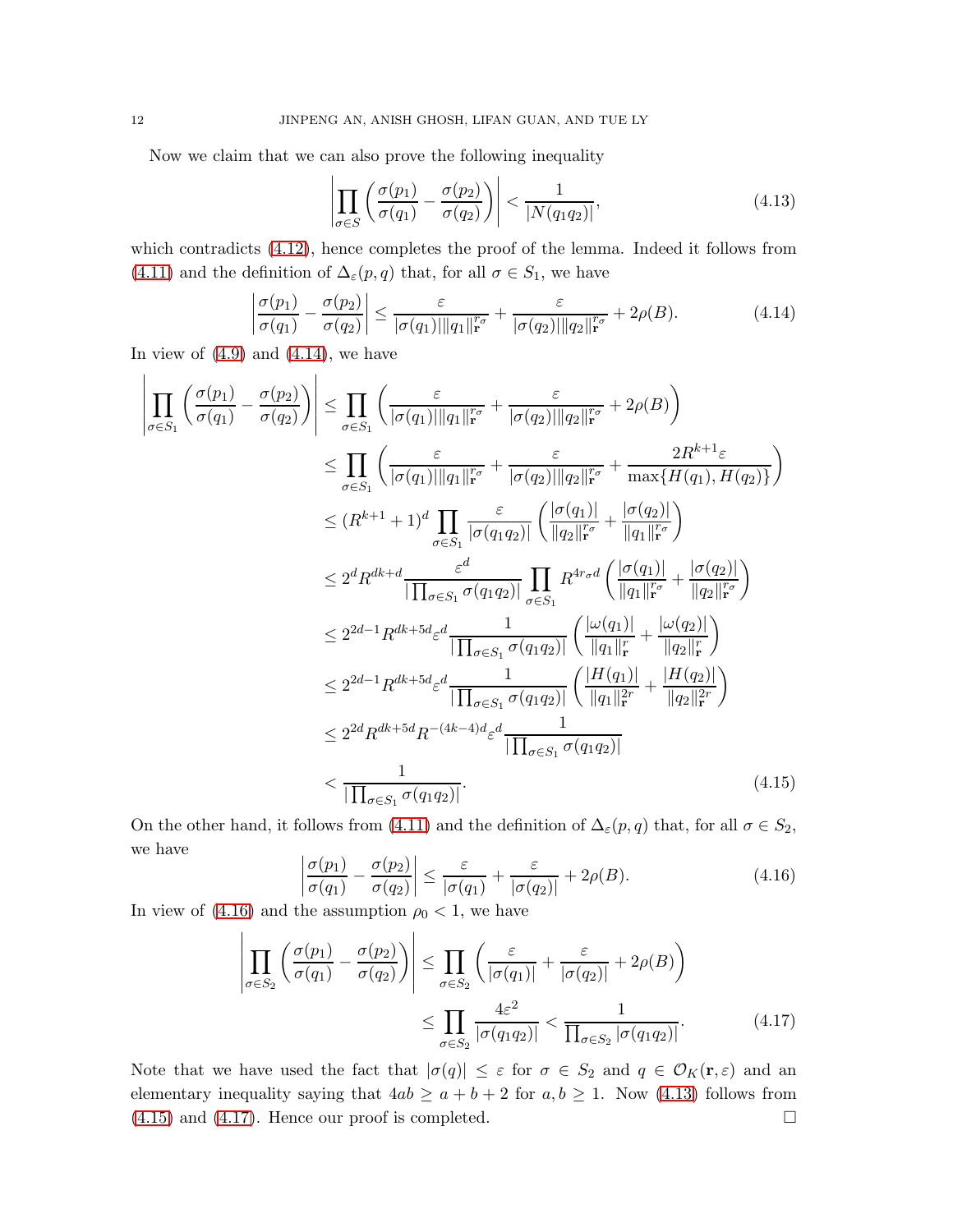Now we are in a position to prove Proposition [3.5.](#page-7-0)

*Proof of Lemma [3.5.](#page-7-0)* For any  $B \in \mathcal{B}_n$  and  $k \geq 1$ , denote the unique point given by Lemma [4.4](#page-10-5) as

$$
\mathbf{s}(k,B) = (s_{\sigma}(k,B))_{\sigma \in S}.
$$

Then it follows from Lemma [4.4](#page-10-5) and the definition of  $\mathscr{P}_{n+k,k}$  that

$$
\bigcup_{(p,q)\in\mathscr{P}_{n+k,k}} \Delta_{\varepsilon}(p,q)\cap B \subset \bigcup_{\tau\in S} E_{\tau}(k,B)^{(R^{-n-k}\rho_0)},
$$

where the hyperplane  $E_{\tau}(k, B)$  is defined as

<span id="page-12-0"></span>
$$
E_{\tau}(k, B) := \{ \mathbf{x} \in \prod_{\sigma \in S} \mathbb{R} : x_{\tau} = s_{\tau}(k, B) \}. \tag{4.18}
$$

As those  $\mathscr{B}_n$  are mutually disjoint, hence for each  $i \geq 0$  there exists at most one  $n \geq 0$ with  $B_i \in \mathscr{B}_n$ . According to the definition of  $(\beta, \gamma)$ -hyperplane potential game, we have  $\rho_{i+1} \geq \beta \rho_i$ . In view of [\[4,](#page-13-0) Remark 2.4], we may assume that  $\rho_0 \to 0$ . Hence for each  $n \geq 0$ , there exists an  $i \geq 0$  with  $B_i \in \mathcal{B}_n$ . Let  $i(n)$  denote the smallest i with  $B_i \in \mathcal{B}_n$ . Then, the map  $n \mapsto i(n)$  is an injective one from  $\mathbb{Z}_{\geq 0}$  to  $\mathbb{Z}_{\geq 0}$ . Let Alice play according to the following strategy: each time after Bob chooses a closed ball  $B_i$ , if  $i = i(n)$  for some  $n \geq 0$ , then Alice chooses the family of hyperplane neighborhoods

$$
\{E_{\tau}(k, B_{i(n)})^{(R^{-n-k}\rho_0)} : \tau \in S, k \in \mathbb{N}\}.
$$

where  $E_{\tau}(k, B_{i(n)})$  is the hyperplane given by [\(4.18\)](#page-12-0). Otherwise Alice makes an empty move. Since  $B_{i(n)} \in \mathscr{B}_n$ ,  $\rho_{i(n)} > \beta R^{-n} \rho_0$ . Then, [\(4.4\)](#page-9-4) implies that

$$
\sum_{\tau \in S, k=1}^{\infty} (R^{-n-k} \rho_0)^{\gamma} = d(R^{-n} \rho_0)^{\gamma} (R^{\gamma} - 1)^{-1} \le \left(\frac{\rho_i}{\beta}\right)^{\gamma} \left(\frac{\beta^2}{2}\right)^{\gamma} < (\beta \rho_i)^{\gamma}.
$$

Hence Alice's move is legal. Then we have

$$
\bigcap_{i=0}^{\infty} B_i = \bigcap_{i=0}^{\infty} B_i \cap \left(\text{Bad}(K, \mathbf{r}) \cup \bigcup_{(p,q) \in \mathcal{O}_K \times \mathcal{O}_K(\mathbf{r}, \epsilon)} \Delta_{\varepsilon}(p, q)\right)
$$
\n
$$
= \bigcap_{i=0}^{\infty} B_i \cap \left(\text{Bad}(K, \mathbf{r}) \cup \bigcup_{n=0}^{\infty} \bigcup_{k=1}^{\infty} \bigcup_{q \in \mathscr{P}_{n+k,k}} \bigcup_{p \in \mathcal{O}_K} \Delta_{\varepsilon}(p, q)\right)
$$
\n
$$
\subset \text{Bad}(K, \mathbf{r}) \cup \left(\bigcup_{n=0}^{\infty} \bigcup_{k=1}^{\infty} \bigcup_{q \in \mathscr{P}_{n+k,k}} \bigcup_{p \in \mathcal{O}_K} \Delta_{\varepsilon}(p, q) \cap B_{i(n)}\right)
$$
\n
$$
= \text{Bad}(K, \mathbf{r}) \cup \left(\bigcup_{n=0}^{\infty} \bigcup_{k=1}^{\infty} \bigcup_{(p,q) \in \mathscr{P}_{n+k,k}(B_{i(n)})} \Delta_{\varepsilon}(p, q) \cap B_{i(n)}\right)
$$
\n
$$
\subset \text{Bad}(K, \mathbf{r}) \cup \left(\bigcup_{n=0}^{\infty} \bigcup_{k=1}^{\infty} \bigcup_{\tau \in S} E_{\tau}(k, B_{i(n)})^{(R^{-n-k}\rho_0)}\right).
$$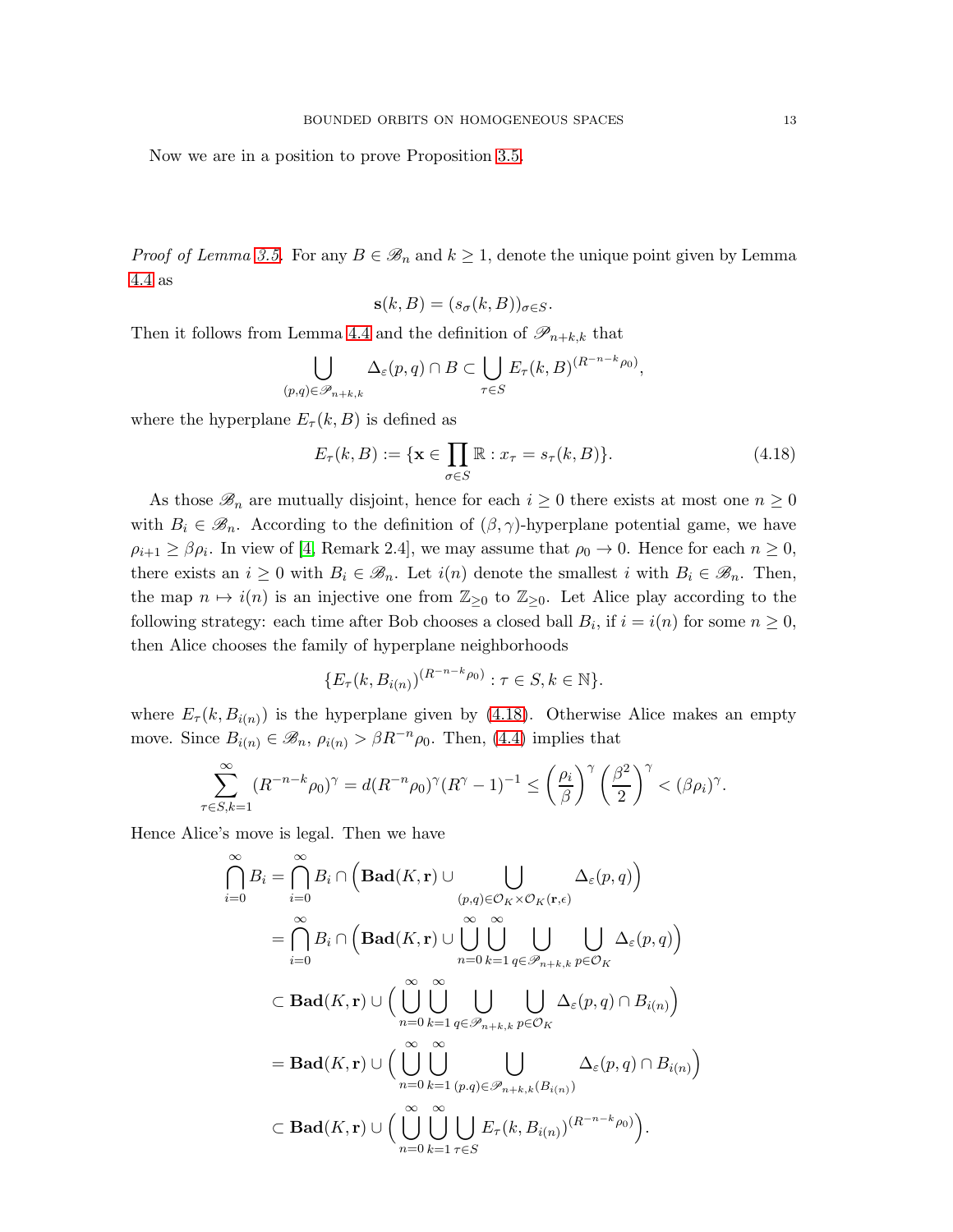Thus the unique point  $\mathbf{x}_{\infty} \in \bigcap_{i=0}^{\infty} B_i$  lies in

$$
\mathbf{Bad}(K, \mathbf{r}) \cup \Big(\bigcup_{n=0}^{\infty} \bigcup_{k=1}^{\infty} \bigcup_{\tau \in S} E_{\tau}(k, B_{i(n)})^{(R^{-n-k}\rho_0)}\Big).
$$

Hence, Alice wins.

#### 5. Proof of the main theorem

We shall need the following simple observation.

<span id="page-13-4"></span>**Lemma 5.1.** Let  $\Gamma$  and  $\Gamma'$  be lattices in G such that  $\Gamma$  is commensurable with  $\Gamma'$ . Then for any subsemigroup  $F^+$  of  $G$ , there holds

$$
E(F^+)
$$
 is HAW on  $G/\Gamma \Longleftrightarrow E(F^+)$  is HAW on  $G/\Gamma'$ .

*Proof.* As  $\Gamma, \Gamma'$  are commensurable with each other, the group  $\Gamma'' = \Gamma \cap \Gamma'$  is of finite index in both  $\Gamma$  and  $\Gamma'$ , and hence is a lattice subgroup of G. By replacing  $\Gamma'$  with  $\Gamma''$ , the proof of the lemma can be reduced to the case when  $\Gamma' \subset \Gamma$ . In this case, the natural projection map  $\pi: G/\Gamma \mapsto G/\Gamma'$  is a finite covering map. Now the lemma follows from Lemma 2.2.

*Proof of Theorem [1.1.](#page-0-0)* Let G be a product of copies of  $SL_2(\mathbb{R})$  and  $\Gamma$  a lattice. Then according to [\[20\]](#page-14-16), the lattice  $\Gamma$  is commensurable with  $\Gamma_1 \times \cdots \times \Gamma_k$ , where  $\Gamma_i$  ( $1 \le i \le k$ ) is an irreducible lattice in  $G_i$   $(1 \leq i \leq k)$ . In view of Lemma [5.1,](#page-13-4) we are reduced to consider the case when  $\Gamma = \Gamma_1 \times \cdots \times \Gamma_k$ . Moreover, since an orbit is bounded on  $G/\Gamma$  if and only if its projection is bounded on each  $G_i/\Gamma_i$ , we are reduced to consider the case when  $\Gamma$  itself is irreducible and not cocompact by applying Lemma 2.2 (5). Now there are two cases:

**Case 1.** Suppose  $G = SL_2(\mathbb{R})$ . Then it follows essentially from [\[10\]](#page-14-0), although not stated explicitly there.

**Case 2.** Suppose G is a product of more than two copies of  $SL_2(\mathbb{R})$ . Then it follows from Margulis arithmeticity theorem [\[19,](#page-14-17) Chapter IX, Theorem 1.9A] that this  $\Gamma$  is arithmetic, i.e.,  $\Gamma$  is commensurable with  $\mathbf{G}(\mathbb{Z})$  with  $\mathbf{G}$  a Q-simple semisimple group. Then  $G = \text{Res}_{K/\mathbb{Q}} G'$  with  $G'$  a K-form of  $SL_2$  for some totally real field K. Since  $\Gamma$  is not cocompact, we have  $G'$  is K-isotropic. Hence  $G' = SL_2$  and  $\Gamma$  is commensurable with  $\text{Res}_{K/\mathbb{Q}}SL_2(\mathbb{Z})$ . And in view of the Lemma 2.2 and Proposition [3.1,](#page-5-0) what remains is to check that any one-parameter Ad-semisimple subsemigroup  $F^+$  is conjugate to some  $F^+_{\mathbf{r}}$ , which is straightforward.  $\square$ 

### **REFERENCES**

- <span id="page-13-2"></span><span id="page-13-1"></span>[1] J. An, Badziahin-Pollington-Velani's theorem and Schmidt's game, Bull. Lond. Math. Soc. 45 (2013), no. 4, 721–733.
- <span id="page-13-3"></span>[2] , 2-dimensional badly approximable vectors and Schmidt's game, Duke Math. J. 165 (2016), no. 2, 267–284.
- <span id="page-13-0"></span>[3] J. An, V. Beresnevich, S. Velani, Badly approximable points on planar curves and winning, Adv. Math. 324 (2018), 148–202.
- [4] J. An, L. Guan and D. Kleinbock, Bounded orbits of Diagonalizable Flows on  $SL_3(\mathbb{R})/SL_3(\mathbb{Z})$ , Int. Math. Res. Not. IMRN 2015 (2015), no. 24, 13623–13652.